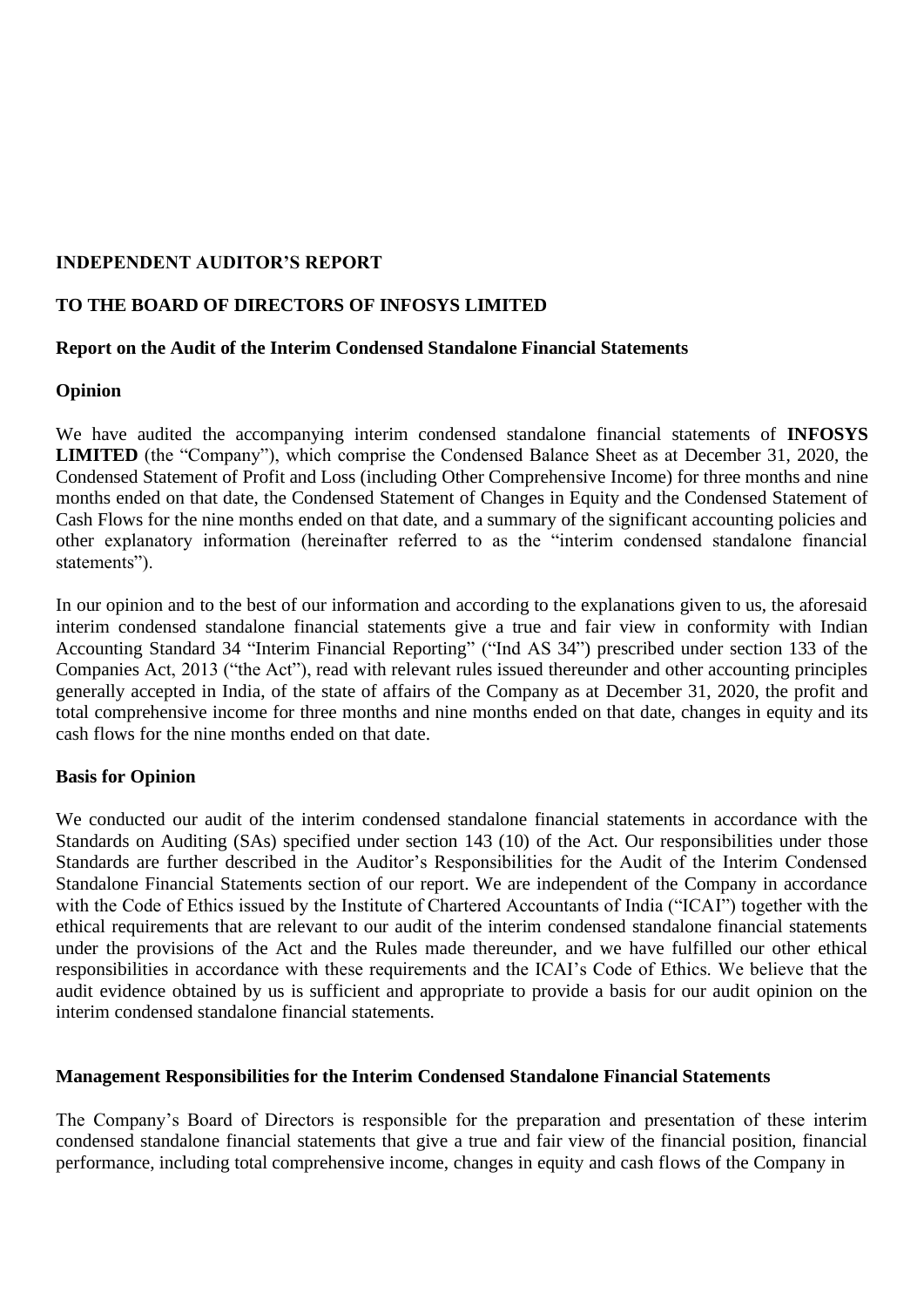accordance with Ind AS 34 and other accounting principles generally accepted in India. This responsibility also includes maintenance of adequate accounting records in accordance with the provisions of the Act for safeguarding the assets of the Company and for preventing and detecting frauds and other irregularities; selection and application of appropriate accounting policies; making judgments and estimates that are reasonable and prudent; and design, implementation and maintenance of adequate internal financial controls, that were operating effectively for ensuring the accuracy and completeness of the accounting records, relevant to the preparation and presentation of the interim condensed standalone financial statements that give a true and fair view and are free from material misstatement, whether due to fraud or error.

In preparing the interim condensed standalone financial statements, management is responsible for assessing the Company's ability to continue as a going concern, disclosing, as applicable, matters related to going concern and using the going concern basis of accounting unless management either intends to liquidate the Company or to cease operations, or has no realistic alternative but to do so.

The Board of Directors is responsible for overseeing the Company's financial reporting process.

# **Auditor's Responsibilities for the Audit of the Interim Condensed Standalone Financial Statements**

Our objectives are to obtain reasonable assurance about whether the interim condensed standalone financial statements as a whole are free from material misstatement, whether due to fraud or error, and to issue an auditor's report that includes our opinion. Reasonable assurance is a high level of assurance, but is not a guarantee that an audit conducted in accordance with SAs will always detect a material misstatement when it exists. Misstatements can arise from fraud or error and are considered material if, individually or in the aggregate, they could reasonably be expected to influence the economic decisions of users taken on the basis of these interim condensed standalone financial statements.

As part of an audit in accordance with SAs, we exercise professional judgment and maintain professional scepticism throughout the audit. We also:

- Identify and assess the risks of material misstatement of the interim condensed standalone financial statements, whether due to fraud or error, design and perform audit procedures responsive to those risks, and obtain audit evidence that is sufficient and appropriate to provide a basis for our opinion. The risk of not detecting a material misstatement resulting from fraud is higher than for one resulting from error, as fraud may involve collusion, forgery, intentional omissions, misrepresentations, or the override of internal control.
- Obtain an understanding of internal financial controls relevant to the audit in order to design audit procedures that are appropriate in the circumstances, but not for the purpose of expressing an opinion on effectiveness of the Company's internal financial controls.
- Evaluate the appropriateness of accounting policies used and the reasonableness of accounting estimates and related disclosures made by management.
- Conclude on the appropriateness of management's use of the going concern basis of accounting and, based on the audit evidence obtained, whether a material uncertainty exists related to events or conditions that may cast significant doubt on the Company's ability to continue as a going concern. If we conclude that a material uncertainty exists, we are required to draw attention in our auditor's report to the related disclosures in the interim condensed standalone financial statements or, if such disclosures are inadequate, to modify our opinion. Our conclusions are based on the audit evidence obtained up to the date of our